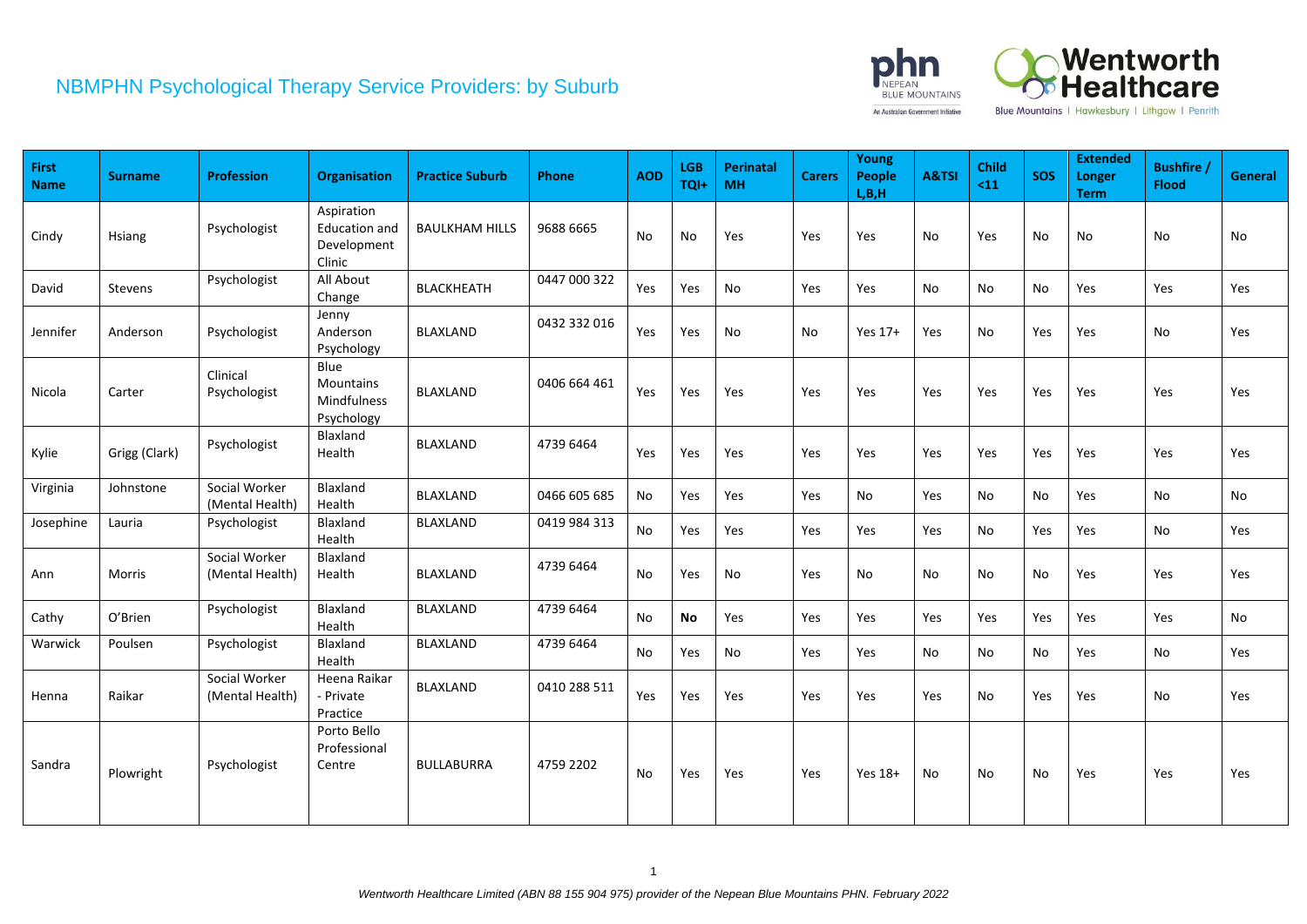

| First<br><b>Name</b> | <b>Surname</b>      | <b>Profession</b>        | Organisation                                | <b>Practice Suburb</b> | Phone        | <b>AOD</b> | <b>LGB</b><br>TQI+ | <b>Perinatal</b><br><b>MH</b> | <b>Carers</b> | Young<br><b>People</b><br>L, B, H | A&TSI | <b>Child</b><br>$11$ | <b>SOS</b> | <b>Extended</b><br><b>Longer</b><br><b>Term</b> | <b>Bushfire</b><br><b>Flood</b> | <b>General</b> |
|----------------------|---------------------|--------------------------|---------------------------------------------|------------------------|--------------|------------|--------------------|-------------------------------|---------------|-----------------------------------|-------|----------------------|------------|-------------------------------------------------|---------------------------------|----------------|
| Anthony              | Taylor              | Psychologist             | Porto Bello<br>Professional<br>Centre       | <b>BULLABURRA</b>      | 4759 2202    | Yes        | Yes                | No                            | <b>Yes</b>    | Yes                               | Yes   | No                   | No         | Yes                                             | Yes                             | No             |
| Deborah              | Deasy               | Psychologist             | Deasy<br>Consultancy<br>Services            | <b>FAULCONBRIDGE</b>   | 0450 737 630 | Yes        | Yes                | Yes                           | Yes           | No                                | Yes   | No                   | No         | Yes                                             | Yes                             | Yes            |
| Renee                | Jenkins             | Psychologist             | Renee Jenkins<br>Practice                   | <b>FAULCONBRIDGE</b>   | 0425 819 533 | Yes        | Yes                | Yes                           | Yes           | Yes                               | Yes   | No                   | Yes        | Yes                                             | Yes                             | Yes            |
| Anthony              | Brown               | Psychologist             | Blue<br>Mountains<br>Allied Health          | <b>GLENBROOK</b>       | 0476 249 393 | Yes        | Yes                | No                            | Yes           | <b>Yes</b>                        | Yes   | No                   | Yes        | <b>Yes</b>                                      | Yes                             | Yes            |
| David                | Bosanquet           | Clinical<br>Psychologist | Allgood<br>Psychology                       | <b>HAZELBROOK</b>      | 4758 6687    | Yes        | Yes                | Yes                           | Yes           | Yes                               | No    | Yes                  | Yes        | No                                              | No                              | Yes            |
| Helene               | Beattie             | Psychologist             | <b>Helen Beattie</b>                        | <b>KATOOMBA</b>        | 0415 486 066 | No         | No                 | Yes                           | Yes           | Yes                               | No    | No                   | No         | Yes                                             | Yes                             | Yes            |
| Joss                 | Bennett             | Psychologist             | Joss Bennett-<br>Private<br>Practice        | <b>KATOOMBA</b>        | 0415 463 796 | Yes        | Yes                | Yes                           | Yes           | Yes                               | Yes   | No.                  | Yes        | Yes                                             | Yes                             | Yes            |
| Hilary               | <b>Black</b>        | Psychologist             | Depth<br>Psychology                         | <b>KATOOMBA</b>        | 4782 2409    | Yes        | Yes                | Yes                           | Yes           | Yes                               | Yes   | Yes                  | Yes        | Yes                                             | Yes                             | Yes            |
| Bill                 | <b>Bouzianis</b>    | Clinical<br>Psychologist | Mindworks<br>Clinical<br>Psychology         | <b>KATOOMBA</b>        | 0438 407 355 | Yes        | Yes                | Yes                           | Yes           | <b>Yes</b>                        | No    | Yes                  | No         | <b>Yes</b>                                      | Yes                             | No             |
| Tara                 | De Wel              | Psychologist             | Tara De Wel                                 | <b>KATOOMBA</b>        | 0419 292 055 | Yes        | Yes                | Yes                           | Yes           | Yes                               | No    | Yes                  | Yes        | Yes                                             | Yes                             | Yes            |
| Elizabeth            | Faria               | Psychologist             | Elizabeth<br>Faria's<br>Practice            | <b>KATOOMBA</b>        | 0431 980 231 | No         | Yes                | Yes                           | Yes           | No                                | Yes   | No                   | No         | Yes                                             | Yes                             | Yes            |
| Vinity               | Gill                | Psychologist             | Moksha<br>Therapy<br>Psychology<br>Practice | <b>KATOOMBA</b>        | 0420 973 363 | Yes        | Yes                | Yes                           | <b>Yes</b>    | Yes                               | No.   | Yes                  | No         | <b>Yes</b>                                      | Yes                             | Yes            |
| Natalie              | McKinnon -<br>Bauer | Psychologist             | Natalie Bauer<br>(Private<br>Practice)      | <b>KATOOMBA</b>        | 0400 944 015 | Yes        | Yes                | Yes                           | Yes           | Yes                               | Yes   | No                   | No         | Yes                                             | Yes                             | Yes            |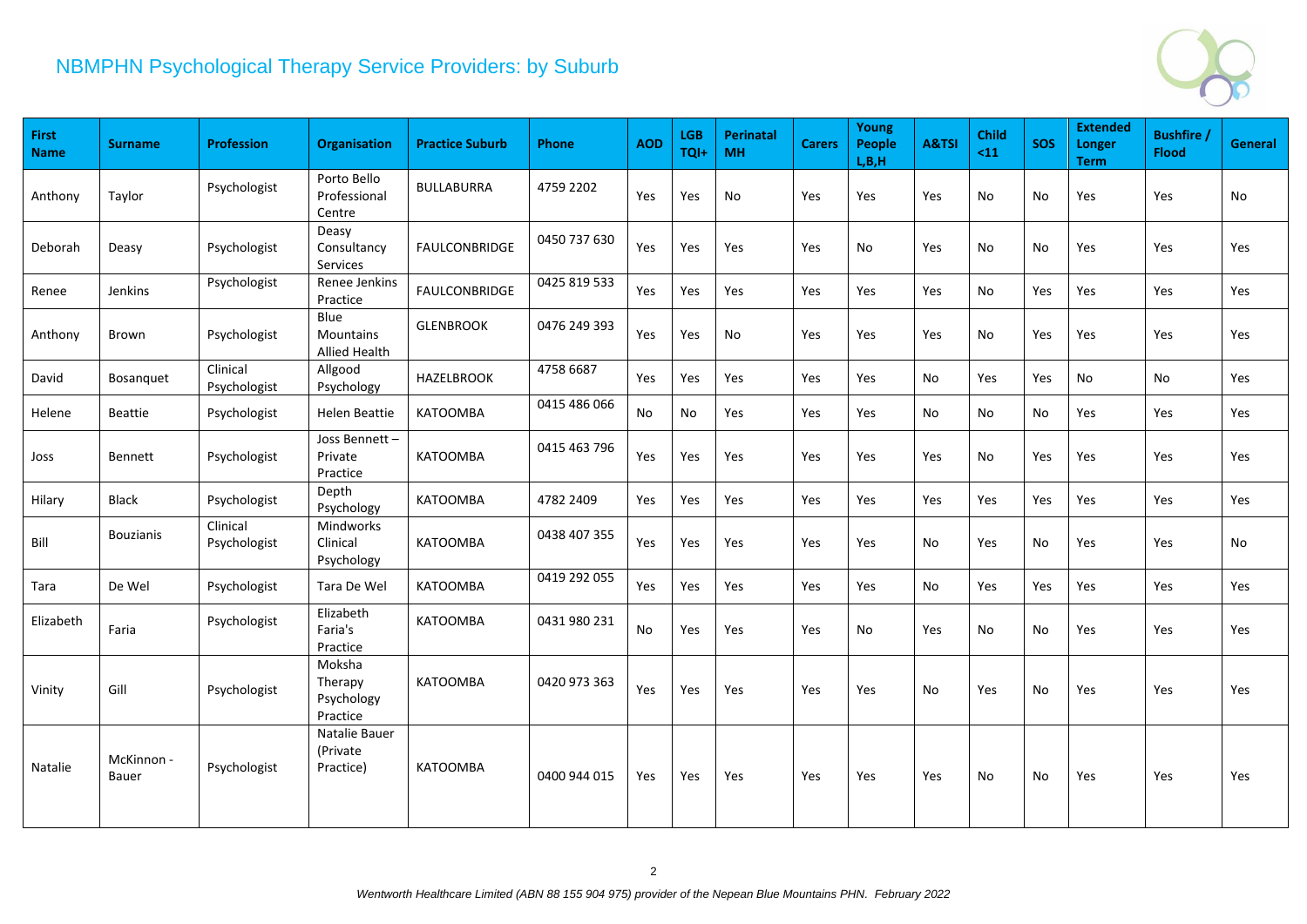

| First<br><b>Name</b> | <b>Surname</b>   | <b>Profession</b>                            | <b>Organisation</b>                                 | <b>Practice Suburb</b> | Phone        | <b>AOD</b> | <b>LGB</b><br>TQI+ | <b>Perinatal</b><br>MH | <b>Carers</b> | Young<br><b>People</b><br>L, B, H | A&TSI | <b>Child</b><br>$11$ | <b>SOS</b> | <b>Extended</b><br>Longer<br><b>Term</b> | <b>Bushfire</b><br><b>Flood</b> | General |
|----------------------|------------------|----------------------------------------------|-----------------------------------------------------|------------------------|--------------|------------|--------------------|------------------------|---------------|-----------------------------------|-------|----------------------|------------|------------------------------------------|---------------------------------|---------|
| Rolf                 | Reed             | Psychologist                                 | Blue<br><b>Mountains</b><br>Psychotherapy<br>Clinic | <b>KATOOMBA</b>        | 4782 4915    | Yes        | Yes                | <b>No</b>              | Yes           | Yes                               | Yes   | Yes                  | Yes        | Yes                                      | Yes                             | Yes     |
| Elizabeth            | Richter          | Social Worker<br>(Mental Health)             | Visual<br>Ventures                                  | <b>KATOOMBA</b>        | 0420 768 207 | Yes        | Yes                | No                     | Yes           | No                                | No    | No                   | Yes        | Yes                                      | No                              | Yes     |
| <b>Barbara</b>       | Rose             | Credentialed<br>MH Nurse                     | Blue<br><b>Mountains</b><br>Counselling<br>Centre   | <b>KATOOMBA</b>        | 0408 600 595 | No         | No                 | Yes                    | Yes           | Yes                               | Yes   | No                   | Yes        | Yes                                      | Yes                             | Yes     |
| Karlo                | Seci             | Psychologist                                 | <b>Present Mind</b><br>Psychology -<br>Karlo Seci   | <b>KATOOMBA</b>        | 0484 624 932 | Yes        | Yes                | No                     | Yes           | Yes                               | No    | Yes                  | Yes        | No                                       | No                              | Yes     |
| Daren                | Wilson           | Psychologist                                 | Clearview<br>Psychology<br>Services                 | <b>KATOOMBA</b>        | 4782 7188    | Yes        | Yes                | No                     | Yes           | Yes                               | Yes   | No                   | Yes        | Yes                                      | Yes                             | Yes     |
| Loretta              | Grant            | Credentialed<br>MH Nurse/<br>Psychotherapist | Loretta Grant                                       | <b>KATOOMBA</b>        | 0424 275 355 | Yes        | Yes                | Yes                    | Yes           | No                                | Yes   | No                   | Yes        | Yes                                      | Yes                             | Yes     |
| Elizabeth            | Williamson       | Psychologist                                 | Elizabeth<br>Williamson<br>Psychology               | <b>KURRAJONG</b>       | 0413 762 262 | No         | No                 | Yes                    | No            | Yes                               | No    | Yes                  | No         | No                                       | No                              | Yes     |
| David                | Stevens          | Psychologist                                 | All About<br>Change                                 | LAWSON                 | 0447 000 322 | Yes        | Yes                | No                     | Yes           | Yes                               | No    | No                   | No         | Yes                                      | Yes                             | Yes     |
| Ivana                | Borrett          | Clinical<br>Psychologist                     | Psychlife<br>Clinical<br>Psychology                 | LEURA                  | 0420 304 450 | No         | Yes                | Yes                    | Yes           | No                                | No    | No                   | Yes        | Yes                                      | <b>No</b>                       | No      |
| Caroline             | Issa             | Psychologist                                 | A New Hope<br>Psychology<br>Practice                | LEURA                  | 0488 264 774 | No         | Yes                | Yes                    | Yes           | Yes                               | Yes   | Yes                  | No         | Yes                                      | Yes                             | Yes     |
| Bill                 | <b>Bouzianis</b> | Clinical<br>Psychologist                     | Mindworks<br>Clinical<br>Psychology                 | <b>LITHGOW</b>         | 0438 407 355 | Yes        | Yes                | Yes                    | Yes           | Yes                               | No    | Yes                  | No         | Yes                                      | Yes                             | No      |
| Loretta              | Grant            | Credentialed<br>MH Nurse/<br>Psychotherapist | Loretta Grant                                       | <b>LITHGOW</b>         | 0424 275 355 | Yes        | Yes                | Yes                    | Yes           | No                                | Yes   | No                   | Yes        | Yes                                      | Yes                             | Yes     |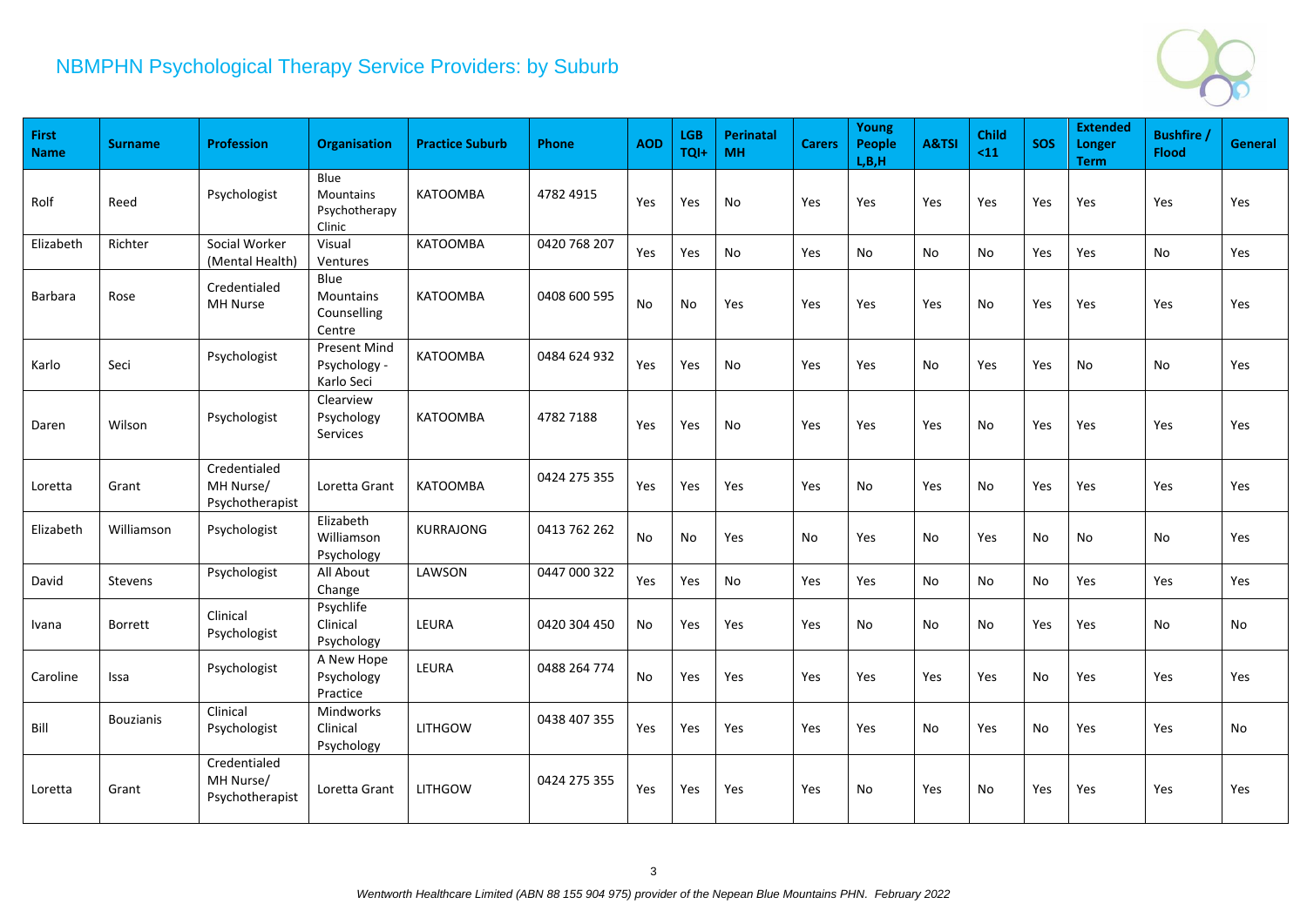

| First<br><b>Name</b> | <b>Surname</b>    | <b>Profession</b>                | Organisation                                                             | <b>Practice Suburb</b> | Phone        | <b>AOD</b> | <b>LGB</b><br>TQI+ | <b>Perinatal</b><br><b>MH</b> | <b>Carers</b> | Young<br><b>People</b><br>L, B, H | A&TSI | <b>Child</b><br>$11$ | <b>SOS</b> | <b>Extended</b><br><b>Longer</b><br><b>Term</b> | <b>Bushfire</b><br><b>Flood</b> | General |
|----------------------|-------------------|----------------------------------|--------------------------------------------------------------------------|------------------------|--------------|------------|--------------------|-------------------------------|---------------|-----------------------------------|-------|----------------------|------------|-------------------------------------------------|---------------------------------|---------|
| Richard              | Gray              | Psychologist                     | Richard Gray,<br>Psychologist                                            | <b>LITHGOW</b>         | 0412 174 212 | Yes        | Yes                | Yes                           | Yes           | Yes                               | Yes   | Yes                  | No         | Yes                                             | Yes                             | Yes     |
| Peta                 | O'Meley           | Psychologist                     | Peta O'Meley<br>- Private<br>Practice                                    | <b>LITHGOW</b>         | 0438 687 237 | Yes        | Yes                | Yes                           | Yes           | Yes                               | Yes   | No                   | Yes        | Yes                                             | Yes                             | Yes     |
| Maria                | Quinn             | Psychologist                     | Maria Quinn's<br>Practice                                                | <b>LITHGOW</b>         | 0427 355 701 | Yes        | Yes                | Yes                           | Yes           | Yes                               | Yes   | Yes                  | No         | Yes                                             | Yes                             | No      |
| David                | Stevens           | Psychologist                     | All About<br>Change                                                      | <b>LITHGOW</b>         | 0447 000 322 | Yes        | Yes                | No                            | Yes           | Yes                               | No    | No                   | No         | Yes                                             | Yes                             | Yes     |
| Gillian              | Smith-<br>Cameron | Psychologist                     | Hawkesbury<br>Nepean<br>Psychology                                       | LONDONDERRY            | 0404 486 881 | Yes        | Yes                | No                            | Yes           | Yes                               | Yes   | No                   | No         | Yes                                             | No                              | No      |
| Linda                | Cassell           | Psychologist                     | Psychology<br>Works 4 All                                                | <b>LUDDENHAM</b>       | 0421 507 191 | Yes        | Yes                | Yes                           | Yes           | <b>Yes</b>                        | Yes   | Yes                  | No.        | <b>Yes</b>                                      | No                              | No      |
| Marsiel              | Fanous            | Social Worker<br>(Mental Health) | <b>Sydney Healing</b><br>Psychotherapy<br>and<br>Counselling<br>Services | <b>MT DRUITT</b>       | 02 9675 5066 | Yes        | Yes                | Yes                           | <b>Yes</b>    | Yes                               | Yes   | Yes                  | Yes        | Yes                                             | <b>No</b>                       | Yes     |
| <b>Marlies</b>       | Zoll              | Psychologist                     | Skilled<br>Support for<br>Lasting<br>Change                              | <b>MT RIVERVIEW</b>    | 0404 313 381 | No         | Yes                | No                            | No            | Yes                               | No    | No                   | Yes        | Yes                                             | Yes                             | Yes     |
| Sylvana              | Farrugia-Mizzi    | Clinical<br>Psychologist         | Professional<br>Psychological<br>Services                                | <b>NORTH ST MARYS</b>  | 8678 0946    | Yes        | Yes                | Yes                           | Yes           | Yes                               | Yes   | Yes                  | No         | Yes                                             | No                              | Yes     |
| Fazeela              | Moghal            | Clinical<br>Psychologist         | Dr. Fazeela<br>Moghal                                                    | <b>NORTH ST MARYS</b>  | 8678 0946    | Yes        | No                 | Yes                           | Yes           | Yes                               | No    | No                   | No         | No                                              | No                              | Yes     |
| Linda                | Cassell           | Psychologist                     | Psychology<br>Works 4 All                                                | <b>PENRITH</b>         | 0421 507 191 | Yes        | Yes                | Yes                           | Yes           | Yes                               | Yes   | Yes                  | No         | Yes                                             | No                              | No      |
| Sara                 | Courtwood         | Clinical<br>Psychologist         | Southern<br>Cross<br>Psychology                                          | <b>PENRITH</b>         | 4722 2488    | No         | Yes                | Yes                           | Yes           | No                                | No    | Yes                  | Yes        | Yes                                             | Yes                             | No      |
| Rudi                 | Crncec            | Clinical<br>Psychologist         | Penrith<br>Therapy<br>Centre                                             | <b>PENRITH</b>         | 4721 1488    | No         | Yes                | No                            | Yes           | Yes                               | No    | Yes                  | No         | No                                              | No                              | No      |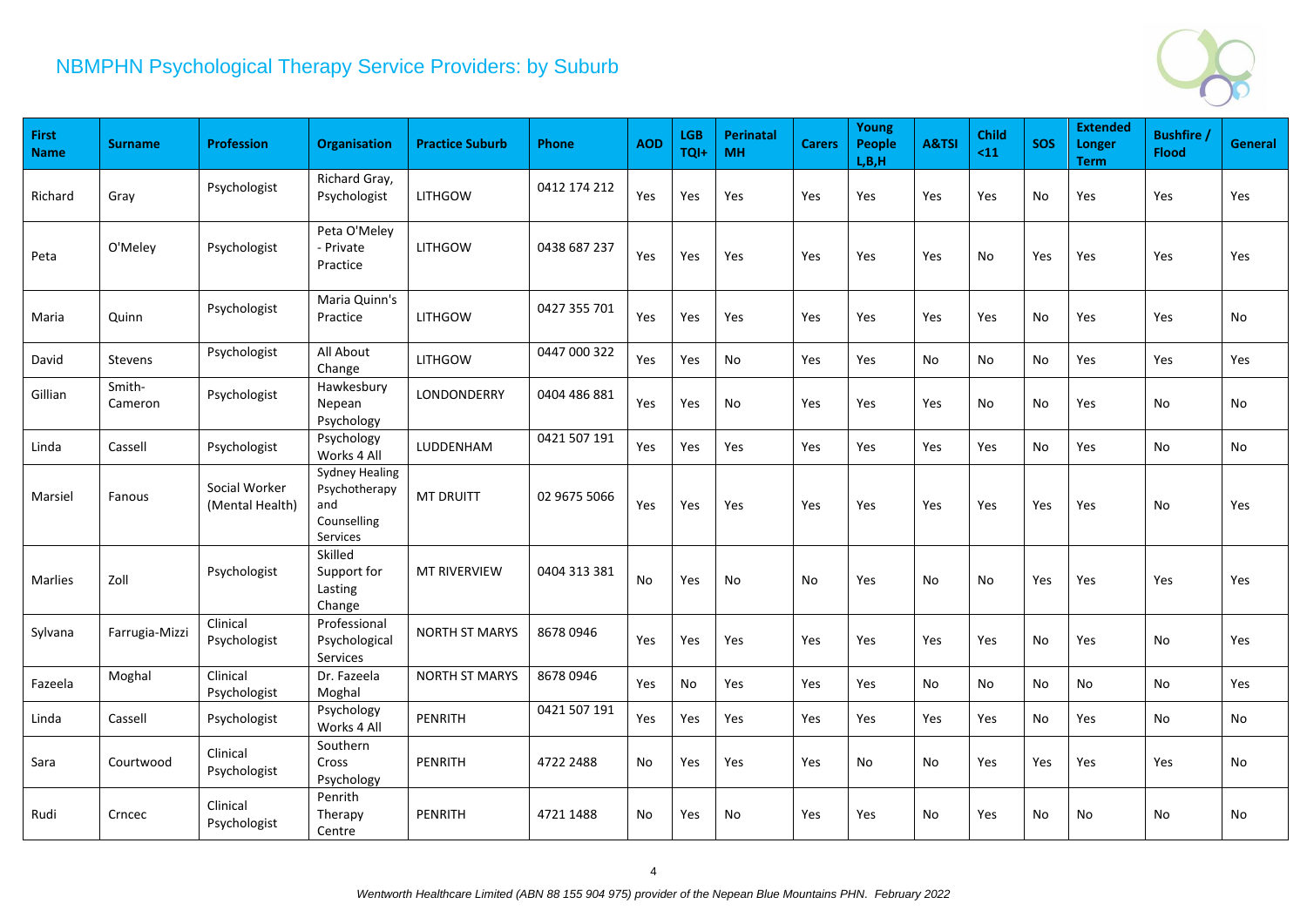

| <b>First</b><br><b>Name</b> | <b>Surname</b>   | <b>Profession</b>                                               | <b>Organisation</b>                                            | <b>Practice Suburb</b> | Phone        | <b>AOD</b> | <b>LGB</b><br>TQI+ | <b>Perinatal</b><br><b>MH</b> | <b>Carers</b>  | Young<br><b>People</b><br>L, B, H | A&TSI | <b>Child</b><br>$11$ | <b>SOS</b> | <b>Extended</b><br><b>Longer</b><br><b>Term</b> | <b>Bushfire</b><br><b>Flood</b> | <b>General</b> |
|-----------------------------|------------------|-----------------------------------------------------------------|----------------------------------------------------------------|------------------------|--------------|------------|--------------------|-------------------------------|----------------|-----------------------------------|-------|----------------------|------------|-------------------------------------------------|---------------------------------|----------------|
| Krisrty                     | Dawson           | Psychologist                                                    | Southern<br>Cross<br>Psychology                                | <b>PENRITH</b>         | 4722 2488    | Yes        | Yes                | Yes                           | Yes            | Yes                               | Yes   | Yes                  | No         | Yes                                             | Yes                             | No             |
| Megan                       | Doring           | Psychologist                                                    | Tranquil<br>Minds<br>Psychological<br>& Psychiatry<br>Services | <b>PENRITH</b>         | 4731 6516    | No         | No                 | Yes                           | Yes            | Yes                               | Yes   | Yes                  | No         | Yes                                             | Yes                             | Yes            |
| Jillian                     | Harrington       | Clinical<br>Psychologist                                        | Southern<br>Cross<br>Psychology                                | <b>PENRITH</b>         | 4722 2488    | Yes        | Yes                | Yes                           | Yes            | Yes                               | Yes   | Yes                  | Yes        | Yes                                             | Yes                             | No             |
| Alice                       | Kim              | Psychologist                                                    | Southern<br>Cross<br>Psychology                                | PENRITH                | 4722 2488    | Yes        | Yes                | Yes                           | <b>Yes</b>     | Yes                               | No    | No                   | No         | No                                              | No                              | No             |
| Mitchell                    | O'Brien          | Clinical<br>Psychologist                                        | Proactive<br>Psychology                                        | PENRITH                | 4722 2600    | No         | <b>No</b>          | $\mathsf{No}$                 | Yes            | Yes                               | No    | Yes                  | Yes        | Yes                                             | No                              | No             |
| Kylie                       | Penning's        | Psychologist                                                    | Proactive<br>Psychology                                        | PENRITH                | 4722 2600    | Yes        | No                 | No                            | Yes            | Yes                               | No    | Yes                  | Yes        | Yes                                             | No                              | Yes            |
| Renwick                     | Schmid           | Psychologist                                                    | <b>Human Affairs</b><br>Consultants                            | PENRITH                | 0407 745 616 | No         | Yes                | No                            | Yes            | Yes                               | Yes   | No                   | Yes        | Yes                                             | No                              | Yes            |
| Christine                   | Webster          | Clinical<br>Psychologist                                        | Proactive<br>Psychology                                        | PENRITH                | 4722 2600    | Yes        | Yes                | Yes                           | Yes            | Yes<br>$(16+)$                    | No    | Yes                  | Yes        | Yes                                             | No                              | Yes            |
| Lisa                        | Paul             | Credentialed<br>MH Nurse                                        | Lisa Paul<br>Counselling/<br>Psychotherapy                     | <b>PENRITH</b>         | 0419 981 902 | No         | No                 | Yes                           | No             | No                                | No    | No                   | No         | No                                              | No                              | Yes            |
| Michelle                    | Gibbons          | Clinical<br>Psychologist                                        | Michelle<br>Gibbons<br>Psychology                              | <b>RICHMOND</b>        | 0409 810 009 | Yes        | Yes                | Yes                           | Yes            | Yes                               | No    | No                   | No         | No                                              | No                              | No             |
| John                        | McGee            | Clinical<br>Psychologist                                        | Hawkesbury<br>Child &<br>Adolescent<br>Psychology              | <b>RICHMOND</b>        | 0401 553 155 | No         | <b>No</b>          | No                            | N <sub>O</sub> | Yes                               | No    | Yes                  | No         | Yes                                             | <b>No</b>                       | No             |
| Louise                      | Wallace<br>Walsh | Credentialed<br>MH Nurse /<br>Psychologist /<br>Psychotherapist | Hawkesbury<br>Trauma<br>Counselling<br>Centre                  | <b>RICHMOND</b>        | 0414 236 035 | Yes        | Yes                | Yes                           | Yes            | Yes                               | Yes   | Yes                  | Yes        | Yes                                             | Yes                             | Yes            |
| Tina                        | Erne             | Psychologist                                                    | Awakened<br>Psychology                                         | <b>SOUTH WINDSOR</b>   | 0450 006 246 | Yes        | Yes                | Yes                           | Yes            | Yes                               | No    | No                   | Yes        | Yes                                             | <b>No</b>                       | Yes            |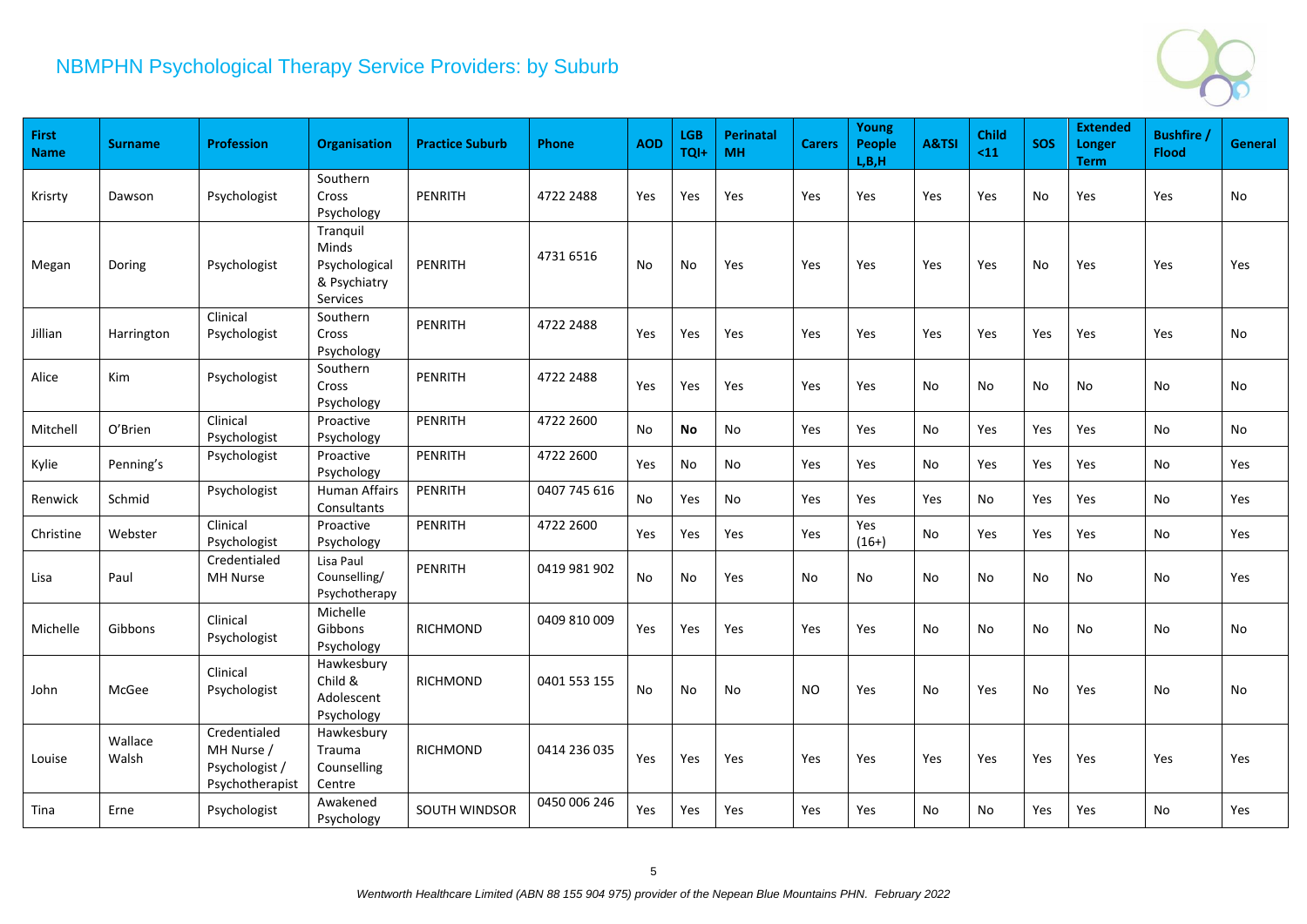

| First<br><b>Name</b> | <b>Surname</b>       | <b>Profession</b>                                               | <b>Organisation</b>                                   | <b>Practice Suburb</b> | <b>Phone</b> | <b>AOD</b> | <b>LGB</b><br>TQI+ | <b>Perinatal</b><br><b>MH</b> | <b>Carers</b> | Young<br><b>People</b><br>L, B, H | A&TSI      | <b>Child</b><br>$11$ | <b>SOS</b> | <b>Extended</b><br><b>Longer</b><br><b>Term</b> | <b>Bushfire</b><br><b>Flood</b> | General |
|----------------------|----------------------|-----------------------------------------------------------------|-------------------------------------------------------|------------------------|--------------|------------|--------------------|-------------------------------|---------------|-----------------------------------|------------|----------------------|------------|-------------------------------------------------|---------------------------------|---------|
| Sue                  | Fry                  | Social Worker<br>(Mental Health)                                | <b>Blue Gum</b><br>Therapy<br>Centre                  | SPRINGWOOD             | 4751 4801    | Yes        | Yes                | Yes                           | Yes           | No                                | Yes        | No                   | Yes        | Yes                                             | Yes                             | Yes     |
| Geoffrey             | Glassock             | Psychologist                                                    | Life Change<br>Management                             | SPRINGWOOD             | 0408 436 676 | No         | Yes                | No                            | Yes           | Yes                               | No         | No                   | No         | <b>Yes</b>                                      | No                              | Yes     |
| Mary                 | Karlson              | Psychologist                                                    | Mary Karlson<br>- Private<br>Practice                 | SPRINGWOOD             | 0416 053 339 | <b>NO</b>  | <b>YES</b>         | <b>YES</b>                    | <b>YES</b>    | <b>YES</b>                        | <b>YES</b> | No                   | No         | Yes                                             | Yes                             | Yes     |
| Anthony              | Brown                | Psychologist                                                    | Blue<br>Mountains<br>Allied Health                    | <b>SPRINGWOOD</b>      | 0476 249 393 | Yes        | Yes                | No                            | Yes           | <b>Yes</b>                        | Yes        | No                   | Yes        | Yes                                             | Yes                             | Yes     |
| Nadine               | <b>Dardaneliotis</b> | Psychologist                                                    | Advantage<br>Psychology                               | <b>ST MARYS</b>        | 9623 0270    | No         | No                 | <b>Yes</b>                    | No            | No                                | No.        | No                   | No.        | No                                              | No                              | No      |
| Cindy                | Lam                  | Psychologist                                                    | Advantage<br>Psychology                               | <b>ST MARYS</b>        | 9623 0270    | No         | Yes                | No                            | No            | Yes                               | Yes        | No                   | No         | No                                              | No                              | Yes     |
| Nicholas             | Saleeby              | Provisional<br>Psychologist                                     | Advantage<br>Psychology                               | <b>ST MARYS</b>        | 9623 0270    | Yes        | Yes                | No                            | Yes           | Yes                               | Yes        | No                   | No         | No                                              | No                              | No      |
| Michelle             | Martin               | Social Worker<br>(Mental Health)                                | Michelle<br>Martin<br>Counselling                     | TELEHEALTH             | 0422 401 207 | Yes        | Yes                | No                            | Yes           | No                                | No         | No                   | No.        | Yes                                             | Yes                             | No      |
| Alfred               | DeRobillard          | Psychologist                                                    | Werrington<br>County<br>Medical<br>Centre             | <b>WERRINGTON</b>      | 9833 4463    | Yes        | Yes                | Yes                           | No            | Yes                               | No         | No                   | No         | No                                              | <b>No</b>                       | Yes     |
| Jessica              | Gowans               | Psychologist                                                    | Awakened<br>Psychology                                | <b>WINDSOR</b>         | 0450 006 246 | No         | No                 | No                            | Yes           | Yes                               | No         | No                   | No         | No                                              | No                              | Yes     |
| Michelle             | Hookham              | Credentialed<br><b>MH Nurse</b>                                 | Michelle<br>Hookham,<br>Mental Health<br>& Homeopathy | <b>WINDSOR</b>         | 4577 4435    | Yes        | Yes                | Yes                           | <b>Yes</b>    | <b>Yes</b>                        | No         | No                   | Yes        | Yes                                             | Yes                             | Yes     |
| Louise               | Wallace<br>Walsh     | Credentialed<br>MH Nurse /<br>Psychologist /<br>Psychotherapist | Hawkesbury<br>Trauma<br>Counselling<br>Centre         | <b>WINDSOR</b>         | 0414 236 035 | Yes        | Yes                | Yes                           | <b>Yes</b>    | Yes                               | Yes        | Yes                  | Yes        | Yes                                             | Yes                             | Yes     |
| Robert               | Walsh                | Credentialled<br><b>MH Nurse</b>                                | Hawkesbury<br>Trauma<br>Counselling<br>Centre         | <b>WINDSOR</b>         | 0419 237 036 | Yes        | No                 | No                            | Yes           | Yes                               | Yes        | No.                  | Yes        | Yes                                             | No                              | Yes     |